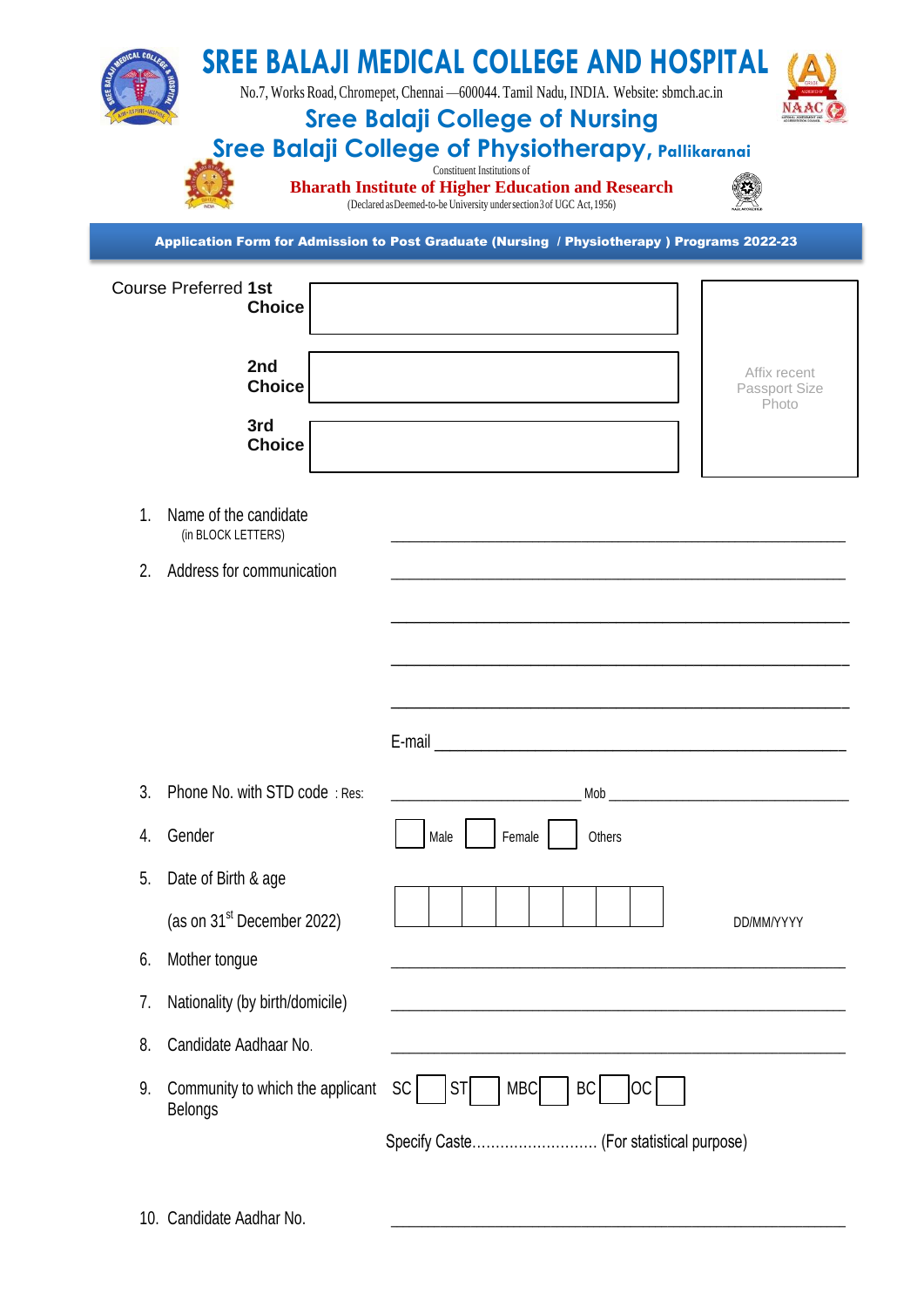| 11. Name of (a) Father/Guardian                         |  |
|---------------------------------------------------------|--|
| (b) Mother                                              |  |
| <b>Permanent Address:</b>                               |  |
|                                                         |  |
|                                                         |  |
|                                                         |  |
| Phone No. with STD code: Res:                           |  |
| Occupation of Parent / Guardian                         |  |
|                                                         |  |
| 12. Qualifying examination passed<br>(Refer Prospectus) |  |
| Month & Year of Passing                                 |  |
| <b>Register Number</b>                                  |  |
| Medium of Instruction                                   |  |
| Furnish the following details                           |  |

| Year of passing | Name of the Institution | University | <b>State</b> |
|-----------------|-------------------------|------------|--------------|
|                 |                         |            |              |
|                 |                         |            |              |
|                 |                         |            |              |
|                 |                         |            |              |

- 13. If the candidate had passed the above : Degree from a University other than Bharath University / outside the state of Tamil Nadu Furnish the following particulars
	- (a) The name of the university from where the  $\cdot$ candidate qualified for the above Degree of other equivalent
	- (b) The state in which the University is situated :
	- (c) State nursing council registration number : (if applicable)
		- Date :
		- State :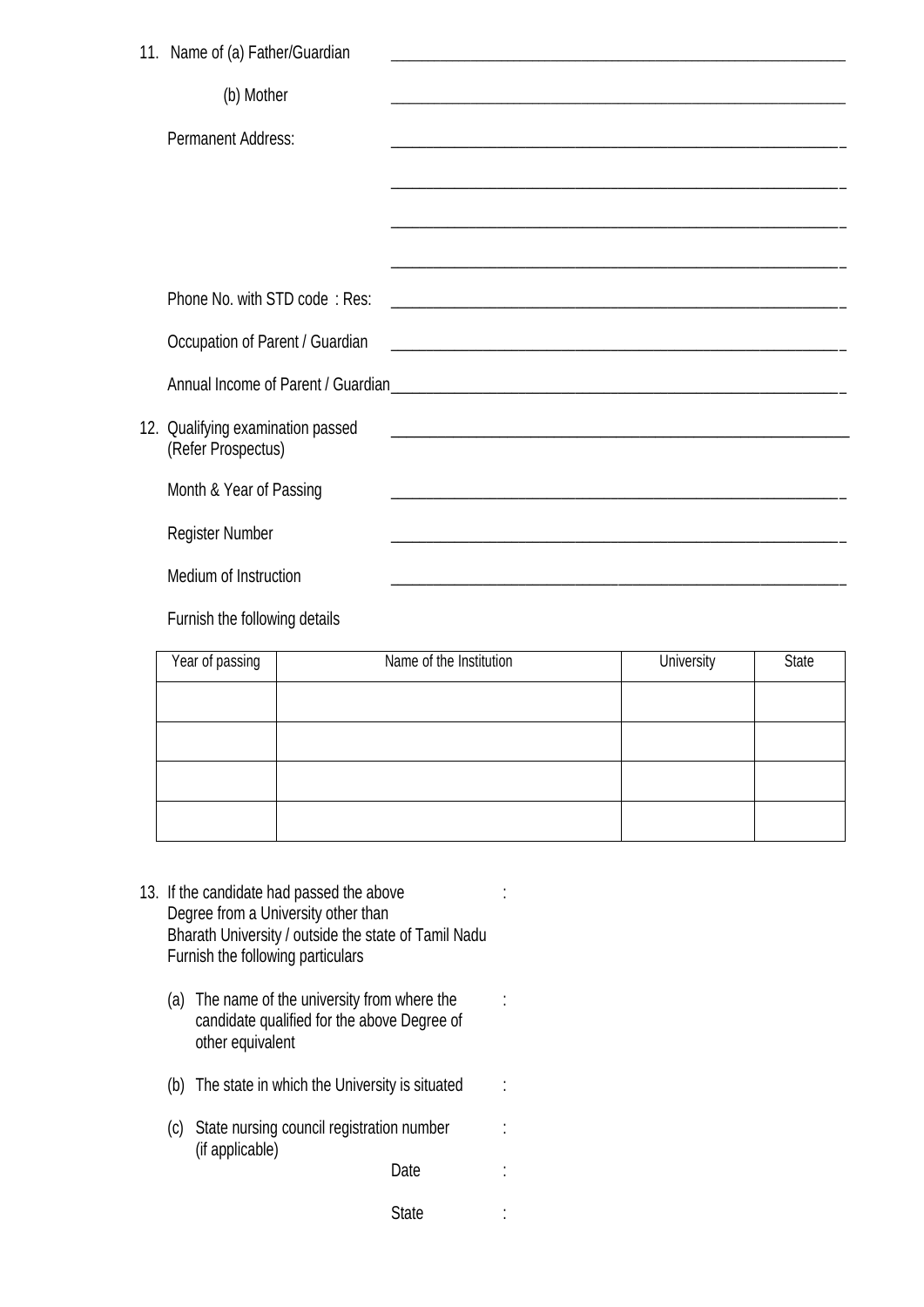| 14. Marks obtained in the qualifying examination Semester/Year wise (enclose self-attested photo copy of the mark sheet) |  |
|--------------------------------------------------------------------------------------------------------------------------|--|
|--------------------------------------------------------------------------------------------------------------------------|--|

| Subject | Marks Obtained | Maximum Marks | Minimum Mark for pass |
|---------|----------------|---------------|-----------------------|
|         |                |               |                       |
|         |                |               |                       |
|         |                |               |                       |
|         |                |               |                       |
|         |                |               |                       |
|         |                |               |                       |
|         |                |               |                       |
|         |                |               |                       |
|         |                |               |                       |
|         |                |               |                       |
|         |                |               |                       |
|         |                |               |                       |
|         |                |               |                       |
|         |                |               |                       |
|         |                |               |                       |
|         |                |               |                       |
|         |                |               |                       |
|         |                |               |                       |
|         |                |               |                       |
|         |                |               |                       |
|         |                |               |                       |
|         |                |               |                       |

### 15. Work Experience.

| S.No. | Name of the Hospital | Designation | Duration |
|-------|----------------------|-------------|----------|
|       |                      |             |          |
|       |                      |             |          |
|       |                      |             |          |
|       |                      |             |          |
|       |                      |             |          |
|       |                      |             |          |